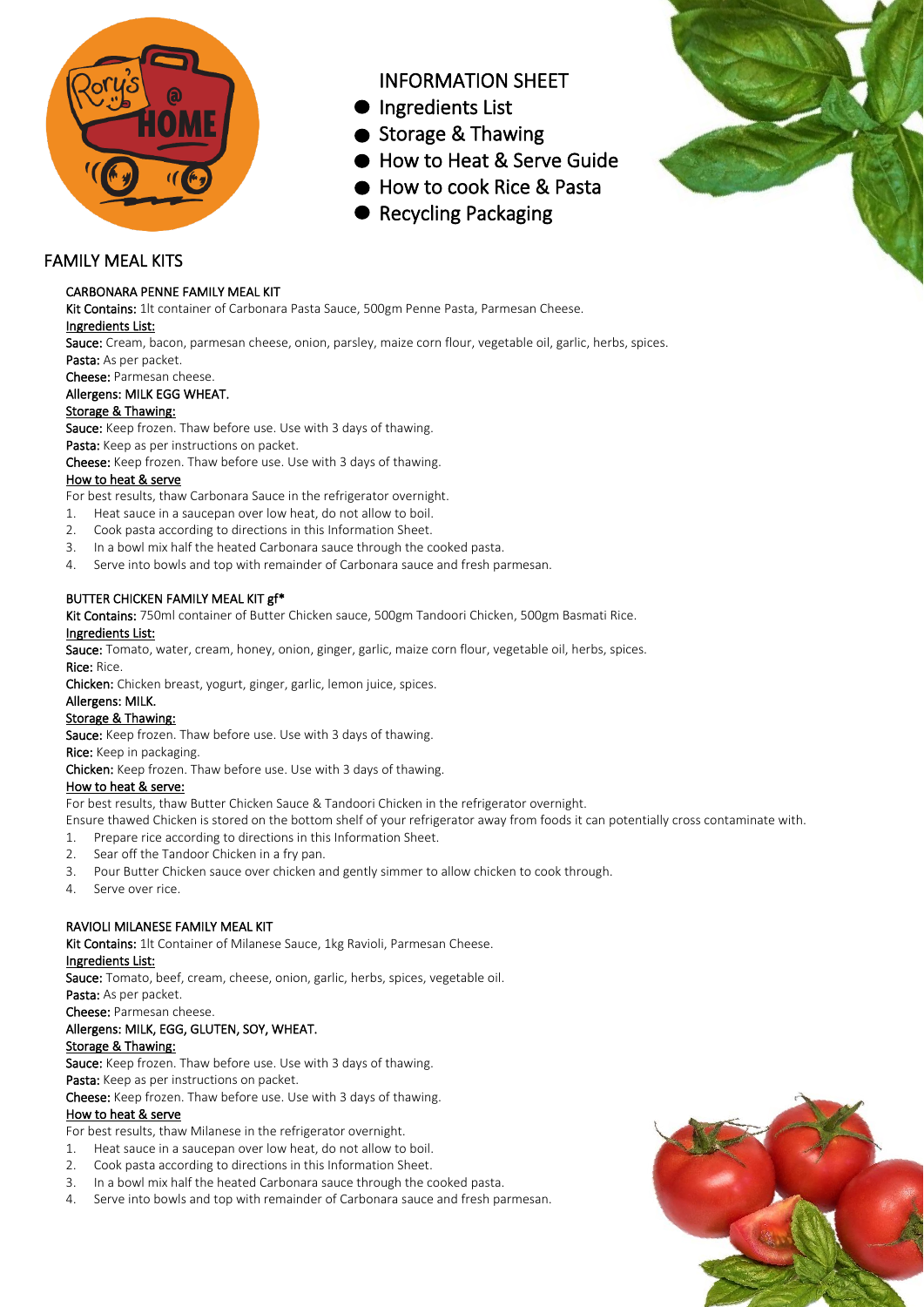# VEGETABLE CURRY FAMILY MEAL KIT v vg df gf\*

Kit Contains: 1lt container of Vegetable Curry, 500gm Basmati Rice.

### Ingredients List:

Sauce: Water, chickpeas, sweet potato, eggplant, zucchini, baby spinach,

cauliflower, capsicum, onion, coconut milk powder, garlic, maize corn flour, herbs, spices, vegetable oil.

#### Rice: Rice. Allergens:

# Storage & Thawing:

Sauce: Keep frozen. Thaw before use. Use with 3 days of thawing. Rice: Keep in packaging.

# How to heat & serve:

For best results, thaw Vegetable Curry in the refrigerator overnight.

- 1. Prepare rice according to directions in this Information Sheet.
- 2. Heat sauce in a saucepan over low heat, do not allow to boil.
- 3. Serve over rice.

# BEEF KORMA FAMILY MEAL KIT df

Kit Contains: 2x 750ml container of Beef Korma sauce, 500gm Basmati Rice.

#### Ingredients List:

Sauce: Beef, potato, onion, tomato, water, coconut milk powder, maize corn flour, cashew paste, ginger, garlic, herbs, spices. Rice: Rice.

# Allergens: TREE NUTS.

# Storage & Thawing:

Sauce: Keep frozen. Thaw before use. Use with 3 days of thawing.

### Rice: Keep in packaging.

# How to heat & serve:

For best results, thaw the Beef Korma in the refrigerator overnight.

- 1. Prepare rice according to directions in this Information Sheet.
- 2. Heat sauce in a saucepan over low heat, do not allow to boil.
- 3. Serve over rice.

# SPAGHETTI BOLOGNESE FAMILY MEAL KIT

Kit Contains: 1lt Container of Bolognese Sauce, 500gm Spaghetti.

# Ingredients List:

Sauce: Tomato, beef, carrot, celery, onion, garlic, herbs, spices, vegetable oil.

#### Pasta: As per packet. Allergens: MILK, WHEAT.

# Storage & Thawing:

Sauce: Keep frozen. Thaw before use. Use with 3 days of thawing.

Rice: Keep in packaging.

# How to heat & serve:

For best results, thaw Bolognese Sauce in the refrigerator overnight.

- 1. Heat sauce in a saucepan over low heat, do not allow to boil.
- 2. Cook pasta according to directions in this Information Sheet.
- 3. Serve Bolognese Sauce over cooked Spaghetti and sprinkle with parmesan cheese.
- 4. Serve.

# BEEF LASAGNE

Kit Contains: 1 Tray of Beef Lasagne, 1 500ml container Napolitana Sauce, Parmesan Cheese.

#### Ingredients List:

Lasagne: Tomato, beef, carrot, celery, onion, milk, lasagne sheets [durum wheat, semolina], cheese, garlic, spices, flour, margarine, vegetable oil. Sauce: Tomato, onion, garlic, herbs, spices.

Cheese: Parmesan Cheese

# Allergens: MILK, WHEAT, SOY, EGG

#### Storage & Thawing:

Lasagne: Keep frozen. Thaw before use. Use with 3 days of thawing.

Sauce: Keep frozen. Thaw before use. Use with 3 days of thawing.

Cheese: Keep frozen. Thaw before use. Use with 3 days of thawing.

# How to heat & serve:

- 1 Heat tray of Lasagne in the foil container in fan forced over at 160deg for 30-45 minutes, or until heated through.
- 2. Heat the Napolitana Sauce in the microwave until hot.
- 2. Remove lid for the last 5 minutes of the cooking process to allow Lasagne to brown.
- 3. Cut into slices, top with Napolitana Sauce and parmesan cheese and serve.

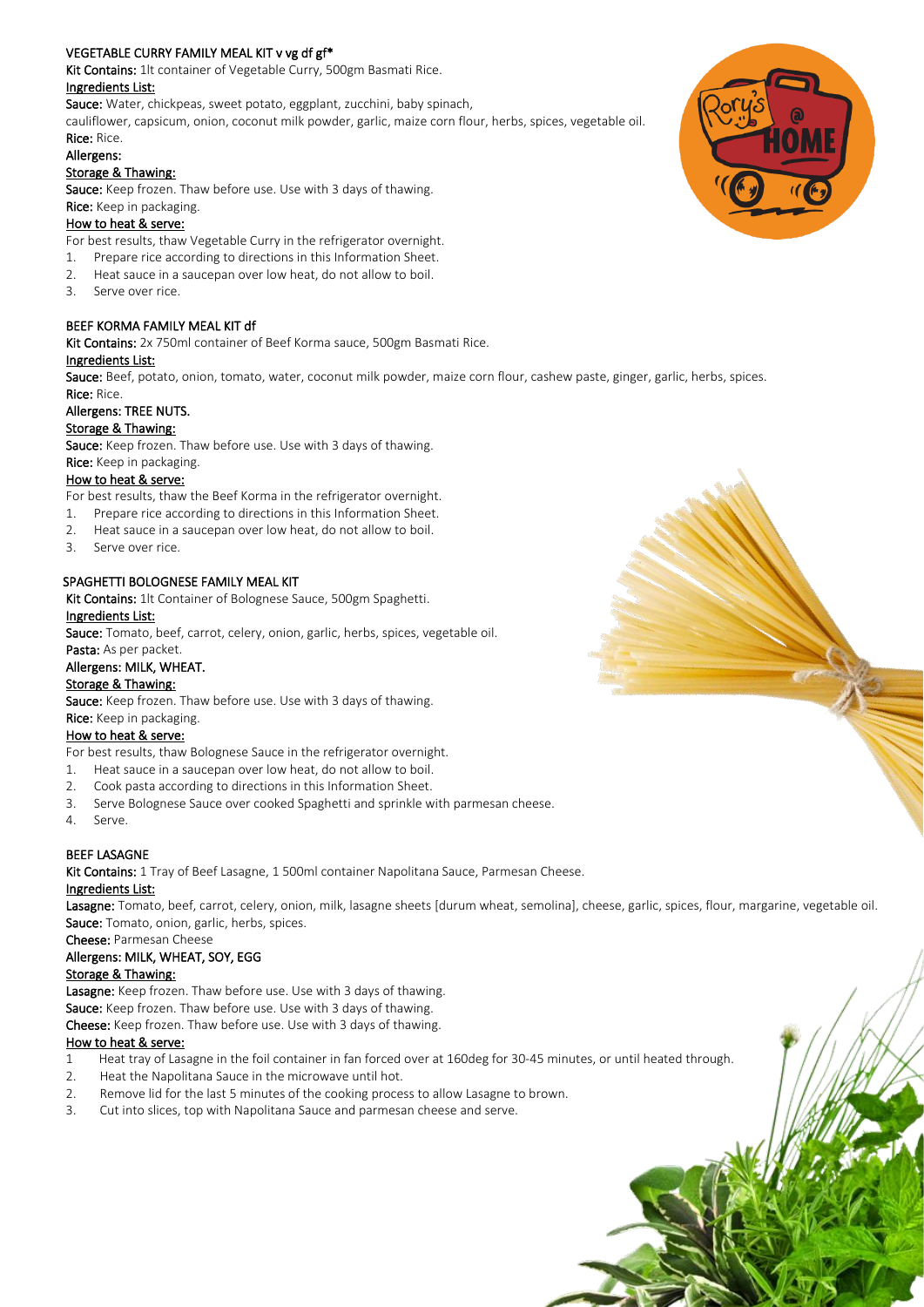# NACHOS FAMILY MEAL KIT gf

Kit Contains: 1 500ml container of Chilli Con Carne, 500ml Liquid Cheese Sauce, 1 500ml container Salsa, 500gm bag of Corn Chips. Ingredients List:

Chilli Con Carne: Tomato, beef, refried bean, black beans, onion, roast capsicum, garlic, herbs, spices, vegetable oil.

Salsa: Tomato, onion, roast capsicum, herbs, spices.

Liquid Cheese: Water, cheese (42%) [Milk, salt, starter culture, enzyme], thickener (1442, 415), mineral salts (450, 452, 339, 340, 341), acidity regulator (330), preservative (202, 234), natural colour (160(a) and 160(e)), and butyric acid.

# Corn Chips: As per packet

# Allergens: MILK

# Storage & Thawing:

Sauce: Keep frozen. Thaw before use. Use with 3 days of thawing.

### Rice: Keep in packaging.

# How to heat & serve:

- 1. Heat the Chilli and Liquid Cheese in the microwave until hot (separately)
- 2. Divide Corn Chips into bowls (corn chips can be heated in the oven or microwave if preferred)
- 3. Evenly distribute the Chilli Con Carne, Liquid Cheese and Salsa over Corn Chips.
- 4. Serve.

# SPINACH AND RICOTTA LASAGNE v gf \*

Kit Contains: 1 Tray of Spinach & Ricotta Lasagne, 1 500ml container Napolitana Sauce, Parmesan Cheese. Ingredients List:

Lasagne: Tomato, onion, baby spinach, ricotta, cream, lasagne sheets [maize starch, soya flour, rice starch, potato starch], cheese, garlic, herbs, spices.

Sauce: Tomato, onion, garlic, herbs, spices.

Cheese: Parmesan Cheese

#### Allergens: MILK, SOY.

#### Storage & Thawing:

Lasagne: Keep frozen. Thaw before use. Use with 3 days of thawing.

### How to heat & serve:

- 1. Heat tray of Lasagne in the foil container in fan forced over at 160deg for 30-45 minutes, or until heated through.
- 2. Heat the Napolitana Sauce in the microwave until hot.
- 2. Remove lid for the last 5 minutes of the cooking process to allow Lasagne to brown.
- 3. Cut into slices, top with Napolitana Sauce and parmesan cheese and serve.

# TOMATO & BACON PENNE FAMILY MEAL KIT

Kit Contains: 1lt Container of Carbonara Pasta Sauce. 500gm Penne Pasta. Parmesan Cheese.

# Ingredients List

Sauce: Tomato, bacon, vegetable oil, garlic, herbs, spices.

#### Pasta: As per packet.

Cheese: Parmesan cheese.

#### Allergens: MILK EGG WHEAT.

# Storage & Thawing:

Sauce: Keep frozen. Thaw before use. Use with 3 days of thawing.

# Pasta: Keep as per instructions on packet.

Cheese: Keep frozen. Thaw before use. Use with 3 days of thawing.

# How to heat & serve

For best results, thaw Tomato & Bacon Sauce in the refrigerator overnight.

- 5. Heat sauce in a saucepan over low heat, do not allow to boil.
- 6. Cook pasta according to directions in this Information Sheet.
- 7. In a bowl mix half the heated Tomato and Bacon sauce through the cooked pasta.
- 8. Serve into bowls and top with remainder of Tomato and Bacon sauce and fresh parmesan.

# SINGLE SERVES

# BUTTER CHICKEN AND RICE (H1) gf

Ingredients List: Rice, Chicken, Tomato, water, cream, honey, onion, ginger, garlic, maize corn flour, vegetable oil, herbs, spices. Allergens: MILK

# Storage & Thawing:

Sauce: Keep frozen. Thaw before use. Use with 3 days of thawing.

#### How to heat & serve

1. Remove lid from container and replace on container loosely so stream can escape from product whilst heating.

2. Heat in microwave on medium setting for 3 – 5 minutes, or until product is hot.



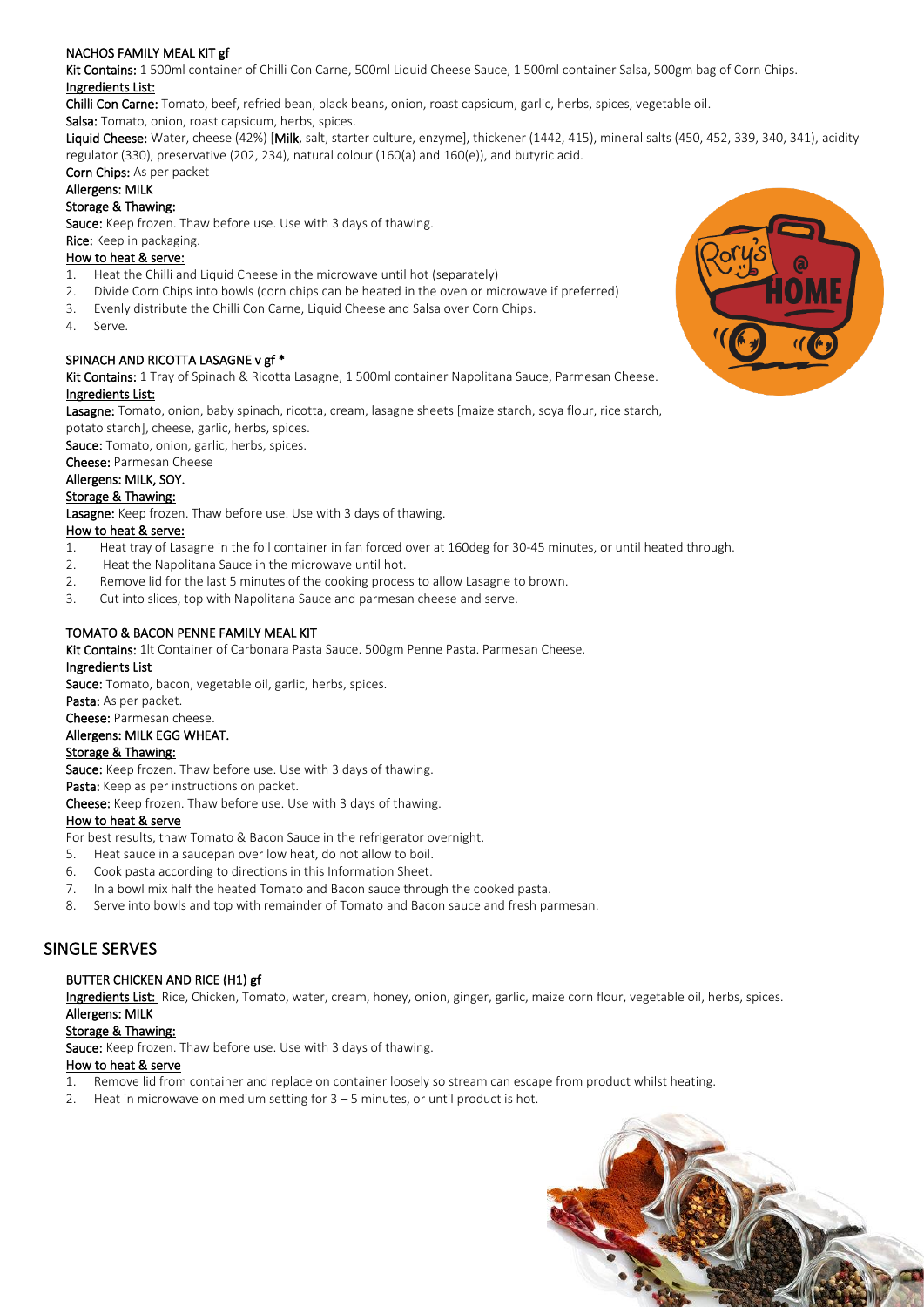# BEEF LASAGNE (H2)

Ingredients List: Diced tomato, beef, carrot, celery, onion, milk, lasagne sheets [durum wheat, semolina], cheese, garlic, spices, pain flour, margarine.

### Allergens: MILK, WHEAT, SOY, EGG.

### Storage & Thawing:

Sauce: Keep frozen. Thaw before use. Use with 3 days of thawing.

#### How to heat & serve

- 1. Remove lid from container and replace on container loosely so stream can escape from product whilst heating.
- 2. Heat in microwave on medium setting for 3 5 minutes, or until product is hot.

# SPINACH & RICOTTA LASAGNE v gf (H3)

Ingredients List: Tomato, onion, baby spinach, ricotta, cream, lasagne sheets [maize starch, soya flour, rice starch, potato starch], cheese, garlic, herbs, spices.

#### Allergens: MILK, SOY

#### Storage & Thawing:

Sauce: Keep frozen. Thaw before use. Use with 3 days of thawing.

#### How to heat & serve

- 1. Remove lid from container and replace on container loosely so stream can escape from product whilst heating.
- 2. Heat in microwave on medium setting for 3 5 minutes, or until product is hot.

#### RAVIOLI MILANESE (H4)

Ingredients List: Beef Ravioli, Tomato, beef, cream, cheese, onion, garlic, herbs, spices, vegetable oil.

#### Allergens: MILK. EGG, SOY WHEAT.

# Storage & Thawing:

Sauce: Keep frozen. Thaw before use. Use with 3 days of thawing.

#### How to heat & serve

- 1. Remove lid from container and replace on container loosely so stream can escape from product whilst heating.
- 2. Heat in microwave on medium setting for 3 5 minutes, or until product is hot.

#### Vegetable Curry v vg df gf\* (H5)

Ingredients List: Rice, water, chickpea, sweet potato, eggplant, zucchini, baby spinach, cauliflower, capsicum, onion, coconut milk powder, garlic, spices, vegetable oil, olive oil.

#### Allergens:

#### Storage & Thawing:

Sauce: Keep frozen. Thaw before use. Use with 3 days of thawing.

#### How to heat & serve

- 1. Remove lid from container and replace on container loosely so stream can escape from product whilst heating.
- 2. Heat in microwave on medium setting for  $3 5$  minutes, or until product is hot.

# THAI CHICKEN NOODLES (H6)

Ingredients List: Hokkien noodle, chicken, carrot, capsicum, baby corn, spring onion, soy sauce, Kecap Manis, sweet chilli sauce, garlic, ginger, coriander, sesame oil.

# Allergens: SOY, WHEAT, EGG, SEASAME.

# Storage & Thawing:

Sauce: Keep frozen. Thaw before use. Use with 3 days of thawing.

#### How to heat & serve

- 1. Remove lid from container and replace on container loosely so stream can escape from product whilst heating.
- 2. Heat in microwave on medium setting for 3 5 minutes, or until product is hot, stirring halfway through.

# NASI GORENG CHICKEN df (H7)

Ingredients List: Rice, chicken, bamboo, peas, corn, soy sauce, Kecap Manis, sweet chilli sauce, sesame oil, garlic, ginger, spring onion, coriander, maize corn flour.

#### Allergens: SOY, WHEAT, SEASAME.

#### Storage & Thawing:

Sauce: Keep frozen. Thaw before use. Use with 3 days of thawing.

#### How to heat & serve

- 1. Remove lid from container and replace on container loosely so stream can escape from product whilst heating.
- 2. Heat in microwave on medium setting for 3 5 minutes, or until product is hot, stirring halfway through.